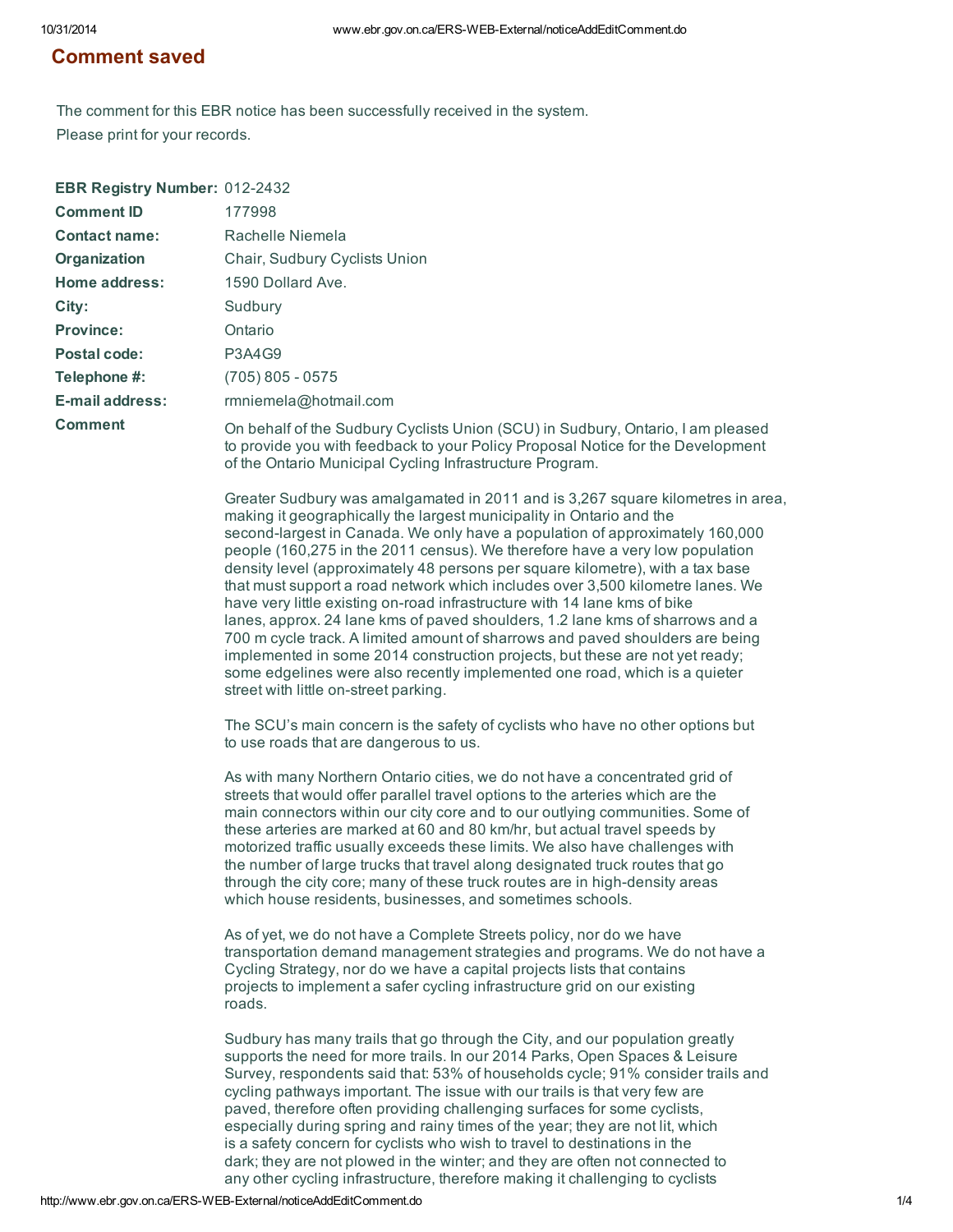## 10/31/2014 www.ebr.gov.on.ca/ERS-WEB-External/noticeAddEditComment.do

to safely travel to destinations where they want to go.

As part of our Official Plan Review which began 3 years ago, a Transportation Study was commissioned but the City of Greater Sudbury has not yet released the results. Part of the results are supposed to provide us with a plan to implement an Active Transportation Network, but the actual final details and recommendations are unknown.

The SCU recommends certain priorities when prioritizing which cycling infrastructures should be built in Greater Sudbury:

The infrastructure should address the 8-80 principle which addresses the needs of cyclists of all ages

The infrastructure should address cyclists of all skills and comfort levels eg strong and fearless, enthused and confident, and interested but concerned. Greater Sudbury has a large number of cyclists that travel to safe cycling infrastructure by car (eg trails) for recreational purposes, and a large number of cyclists that cycle on the sidewalk due to the discomfort and fear of cycling on our roads. Conversations with residents at many community events attended by the SCU indicate that many of our residents would cycle more if they felt safe on our streets.

While we have many recreational trails in the area, our infrastructure does not address the needs of the utilitarian and touring cyclist. Our cycling grid needs to address the needs of our commuters who are forced to use official trails, unofficial trails on private property, parking lots, sidewalks, and other off-road infrastructure in order to get to their destinations. We are also anticipating additional touring cyclists as the provincial grid of touring routes develops, in particular the Lake Huron North Shore and Georgian Bay Cycling Routes, which are currently in implementation phase.

Active Transportation/Multi Use Paths do not offer the best solution for commuters who want a direct, convenient, and comfortable way to get to their destination of choice. Mixing pedestrians with cyclists is not a good choice when building infrastructure that will be used by commuters; confident cyclists can often travel at speeds upwards of 30 km/hr. Shared paths should be used only in the small number of situations where there is absolutely no other way of accommodating commuter cyclists.

Within these parameters, we would like to offer recommendations and priorities that would assist us to build a network of connected and safe off and on-road options.

Question 1: Below are types of cycling infrastructure that the Ministry of Transportation (MTO) will be making eligible for funding under the program. MTO welcomes your thoughts and feedback on the list below, including what would encourage cycling most, and whether there are additional types of infrastructure the ministry should consider making eligible for funding.

The Ontario Traffic Manual - Book 18 - Cycling Facilities, on page 31, provides a priority index that includes determining criteria for selecting a desirable facility type. The SCU would like to suggest that a priority index for providing funding should also be developed that addresses the most dangerous of road conditions in a municipality and that funding should be directed to addressing those deficiencies.

Priority funding should be provided for projects that address:

- High speed and high traffic roads that have no alternative grid options eg connector arteries between communities where there is only one road connecting the two areas

- High-speed and high traffic roads within the community cores that do not have existing alternatives (eg there are no parallel safe routes that are within a short distance of the road)

- Roads that are dangerous to cyclist manoeuvrability eg roads that contain many lanes, and in particular narrow lanes

Routes that have many destination points along them eg residential and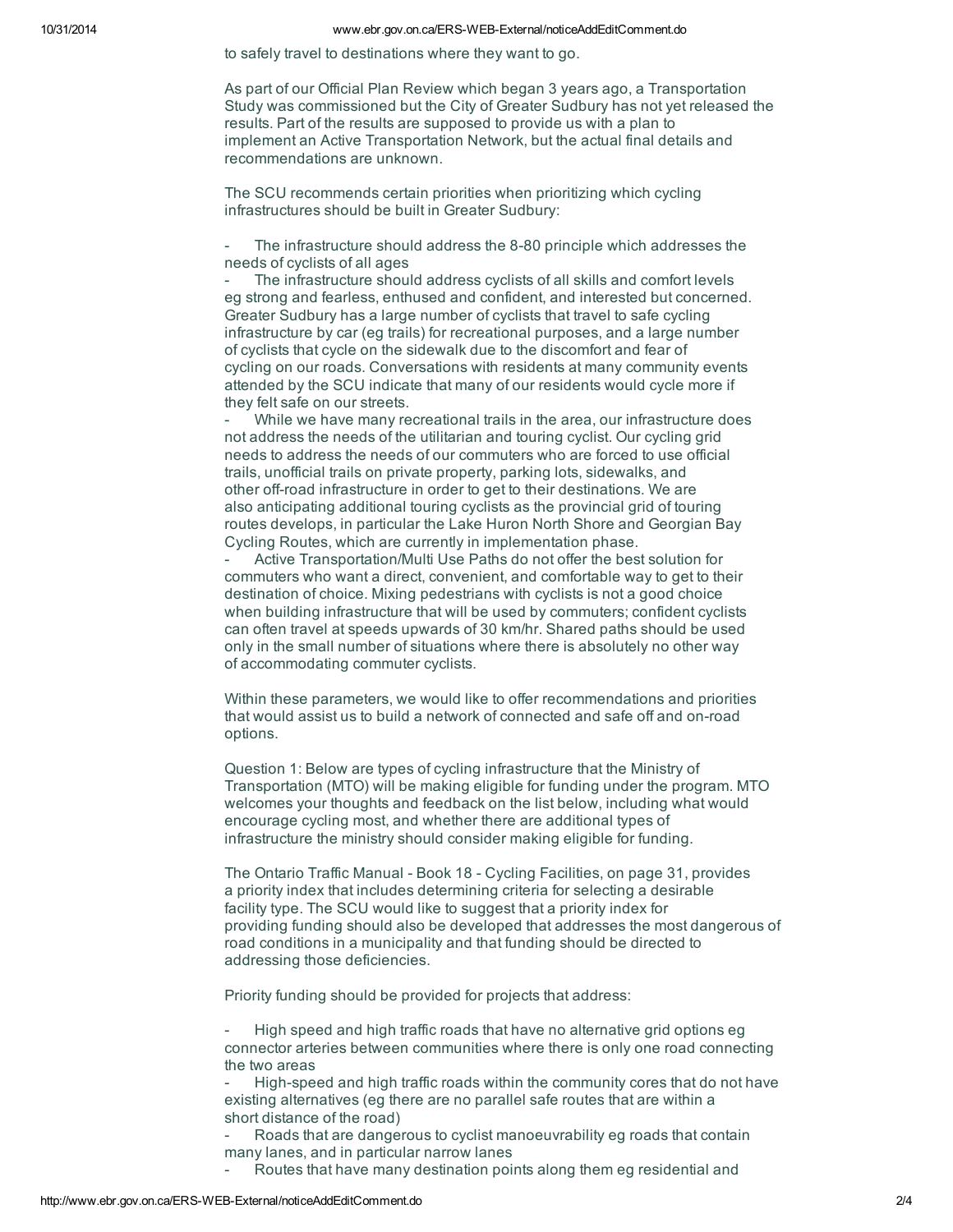business areas, hospitals, schools, recreational facilities (eg parks and playgrounds); in other words, to provide safe and convenient bicycle routes to where people actually want to go

- Cycling infrastructure that provides connectivity to other established cycling infrastructure, thus building a grid of continuous travel routes for cyclists across the whole city.

Roads where there have been expressed public concerns (eg a number of formal requests received)

Priority funding should be provided to projects that implement separated on or off-road facilities, with physical barriers that separate cyclists from motorized traffic, and from pedestrians. This would be our preferred selection of facilities for high-speed, high-traffic roads, especially those that exceed 60 km/hr. As we well know, the higher the speed, the higher the odds that hitting a pedestrian or a cyclist will result in death. Various studies have provided statistics that show that at a speed of 30 km/hour, the odds of death are 5%. At a speed of 50 km/hour, the odds are 37 to 45%. At a speed of 60 km/hour, the odds of death are 83 to 85%. Also, many studies have identified that people who cycle feel more comfortable on infrastructure that is clearly defined, and separated from vehicular traffic. These projects are also often the most expensive to implement.

Question 2: MTO is considering requiring that projects must be listed in a municipal planning document, such as an official plan, cycling plan and/or active transportation plan, or asset management plan, in order to be eligible for funding. Are there legitimate exceptions to this that the Province should consider?

The Sudbury Cyclists Union agrees with this direction. It is critical that building cycling infrastructure is done in a planned, prioritized, and transparent manner. Cycling infrastructure can no longer be considered to be an "add-on" to our transportation networks. It must be integral to our transportation systems. Complete Streets principles must apply to the design, implementation, repair and maintenance of all roads. The result of good Complete Streets principles will be plans that provide long and short-term deliverables.

The only exception to this would be the requirement to assist in building provincial cycling networks. If a cycling network is identified at the provincial level, and municipal cycling infrastructure on the identified routes does not yet exist, cyclical municipal plan review timelines may not fit into the provincial route's implementation timelines. We would suggest that funding may be provided in order to build infrastructure that is part of provincial plans, but is not yet listed in municipal plans (eg Georgian Bay Cycling Route).

Question 3: MTO will be guided in its evaluation of proposed projects by a number of considerations. Please prioritize the list of evaluation considerations in order of importance to you or your organization. Are there any other considerations that the Province should make in its evaluation of projects?

The SCU recommends the following priorities:

1. improve rider safety and security. Our number one priority should be the safety of all of our residents, and especially our most vulnerable road users. As discussed under Question 1, the priority should be to address deficiencies on high speed and high traffic roads that are the only options for cycling traffic in a community.

2. improve connectivity of (local and recreational) cycling networks and to other transportation modes, particularly transit. Most cyclists are comfortable in making trips that are less than 5 kms in distance. In spread-out cities, multi-model travel options for trips should be encouraged eg cycle to a transit stop, and use bike racks on the buses to travel to a further destination.